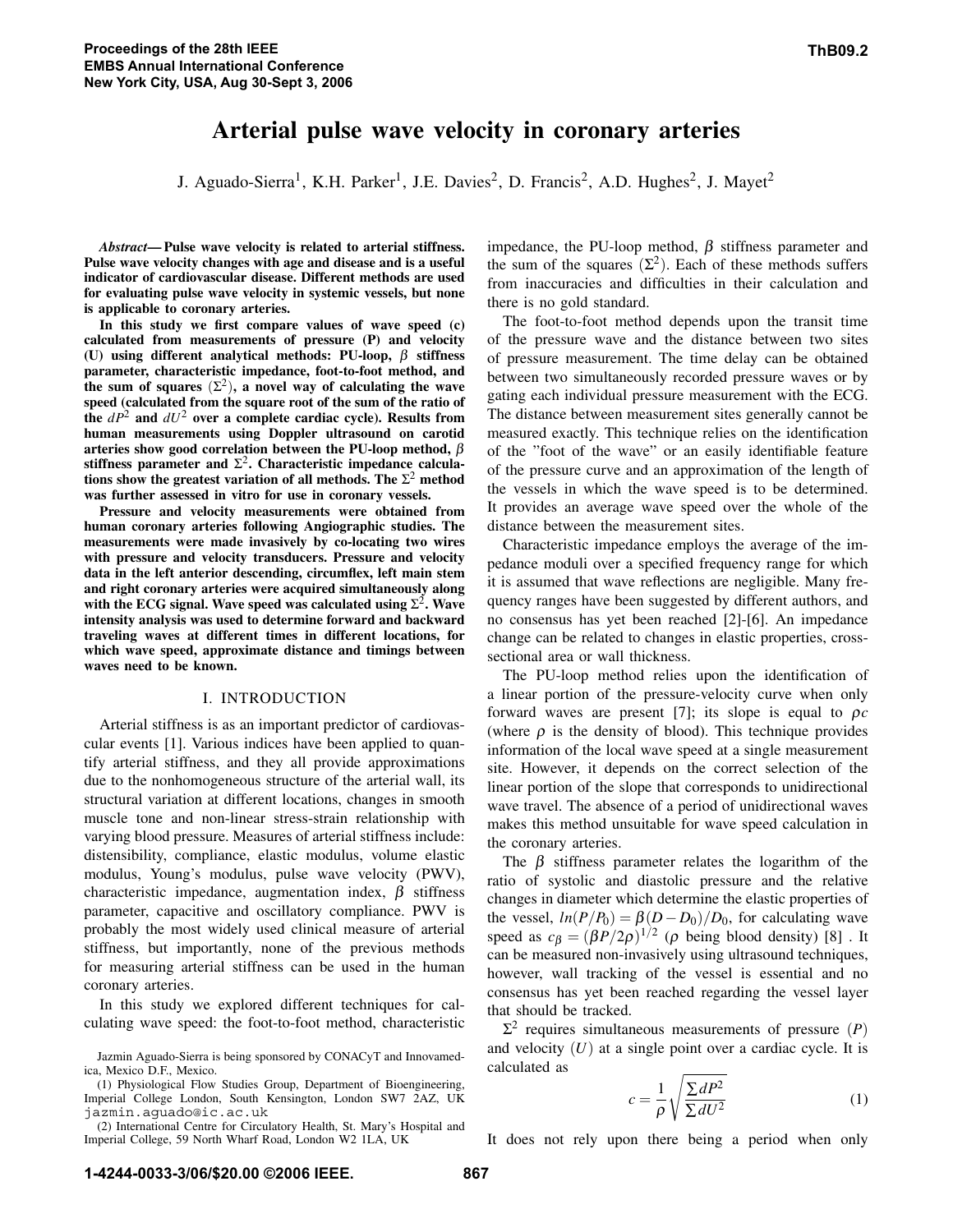unidirectional waves are present and therefore can be used in the coronary arteries, unlike the other methods [9]. However, theoretically it can provide erroneous results when measurements are done very close to a large reflection site so that there is significant concurrence between forward and backward waves.

## *A. Wave Intensity Analysis*

Wave intensity analysis refers to the energy flux per unit area  $(W/m^2)$  carried by a wave [10]. It uses one-dimensional flow equations of mass and momentum conservation solved through the method of characteristics, thus accounting for non-linear components of flow in elastic arteries and holding the advantage of time domain treatment. Flow is assumed unsteady, incompressible and inviscid in an impermeable, uniform elastic tube. It requires the knowledge of the wave speed for performing wave separation into their forward and backward going components. This technique has recently been used for elucidating the nature of waves in the coronary arteries in health and disease [11]. Wave speed calculation is important for timing wave interaction in different vessels throughout the cardiac cycle, thus providing knowledge of large reflection sites and the energy flux of blood flow to the coronary tree during cardiac muscle contraction.

# II. METHODS

# *A. In-vivo, non-invasive human data measurements*

All in vivo studies were approved by the St. Mary's Hospital local ethics committee and performed in accordance with institutional guidelines; all participants provided full informed consent. Non-invasive measurements of pressure and velocity in left and right carotid arteries were obtained from subjects with no stenosis and no haemodynamically significant atheroma (8 males; aged 23 - 31 years). ECG R wave was used as a fiducial marker. Flow velocity was measured using an Aloka 5500SV ultrasound machine (Aloka, Inc.) It also provides an in-built wave intensity analysis system and uses an e-tracking technique from which a pressure waveform is obtained assuming that changes in diameter are linearly related to changes in pressure [12]. Brachial blood pressure was measured using a validated automated device (Omron HEM-705-CP). Applanation tonometry was also used for obtaining a secondary pressure waveform [13].

To minimise inter-observer errors on the e-tracking location point, measurements were made on both carotid arteries (right and left)[14]. Furthermore, measurements were done at the intima (inner boundary) and intima-media complex at about 2 cm proximal to the bifurcation (completing a total of 4 data sets per subject).

The slope of the PU-loop was calculated using an automated program for selecting the most probable linear segment of the curve using a Bayesian statistical algorithm implemented in Matlab (The MathWorks, Inc.) The characteristic impedance calculation to determine wave speed used five different algorithms previously proposed in the literature (see Table I).

TABLE I CHARACTERISTIC IMPEDANCE ALGORITHMS TESTED

| $Z_1$ | Milnor et al. (1978)       | 7 to 15 harmonics $> 1.3$ Hz   |
|-------|----------------------------|--------------------------------|
| $Z_2$ | Stergiopulos et al. (1999) | $3^{rd}$ to $10^{th}$ harmonic |
| $Z_3$ | Van Huis et al. (1987)     | 20 harmonics $> 7$ Hz          |
| Z4    | Cox et al. (1975)          | 9 to 18 Hz                     |
| Z5.   | O'Rourke et al. (1967)     | 15 to 25 Hz                    |

## *B. In-vitro experimentation*

For in vitro validation of  $\Sigma^2$ , P and U measurements were recorded in thin walled elastic latex tubes (0.8 mm diameter, 100 cm long and  $0.25 \pm 0.08$  mm wall thickness). Because thin walled elastic latex tubes are manufactured by dipping, wall thickness decreases along the tube. The tubes were cut in half (50 cm length) and classified into two groups according to their averaged measured wall thickness. A constant steady laminar flow system was built in such a way that it minimised reflection sites and maintained a constant high velocity in a floating elastic latex tube with an open end configuration. The experimental system provided the possibility of imposing a sudden sharp pulse that travelled along the latex tube, generating unidirectional waves that travelled and reflected back from the tube end. Pressure and Doppler guide wires (5-Star WaveWire and FloWire, Volcano Corp.), and WaveMap and FloMap consoles (Volcano Corp.) were used. Data acquisition was performed using a BNC2090 DAQ board (National Instruments) and Labview (National Instruments). Wave speed was calculated using the Moens-Korteweg equation, the foot-to-foot method, the PUloop method using the same Bayesian statistical best fitting program and  $Σ<sup>2</sup>$  technique.

## *C. In-vivo, invasive human coronary data measurements*

Simultaneous ECG and intra-arterial pressure and velocity measurements were made from patients undergoing coronary angiography whose arteries have been judged to be angiographically normal. Measurements were taken in the aorta, left anterior descending, circumflex, left main stem and right coronary arteries. Pressure and Doppler velocity measurements were made using the same equipment as in the in-vitro studies. Measurements were recorded for 1 min in each vessel, and in the aorta the wires were pulled-back and measurements taken every 10 cm starting from the aortic root. Wave speed in the coronaries was calculated using  $Σ<sup>2</sup>$  and in the aorta  $Σ<sup>2</sup>$  was compared with the foot-to-foot method.

## III. RESULTS

#### *A. In-vivo, non-invasive human data measurements*

A Wilcoxon signed rank sum test rendered a nonsignificant difference between both tracking sites. We presume that the sample size was small for obtaining significant results. In practice, the intima-media complex tracking proved easier to perform.

It is not a priori expected to obtain exact same wave speed values on both left and right carotids. Results show that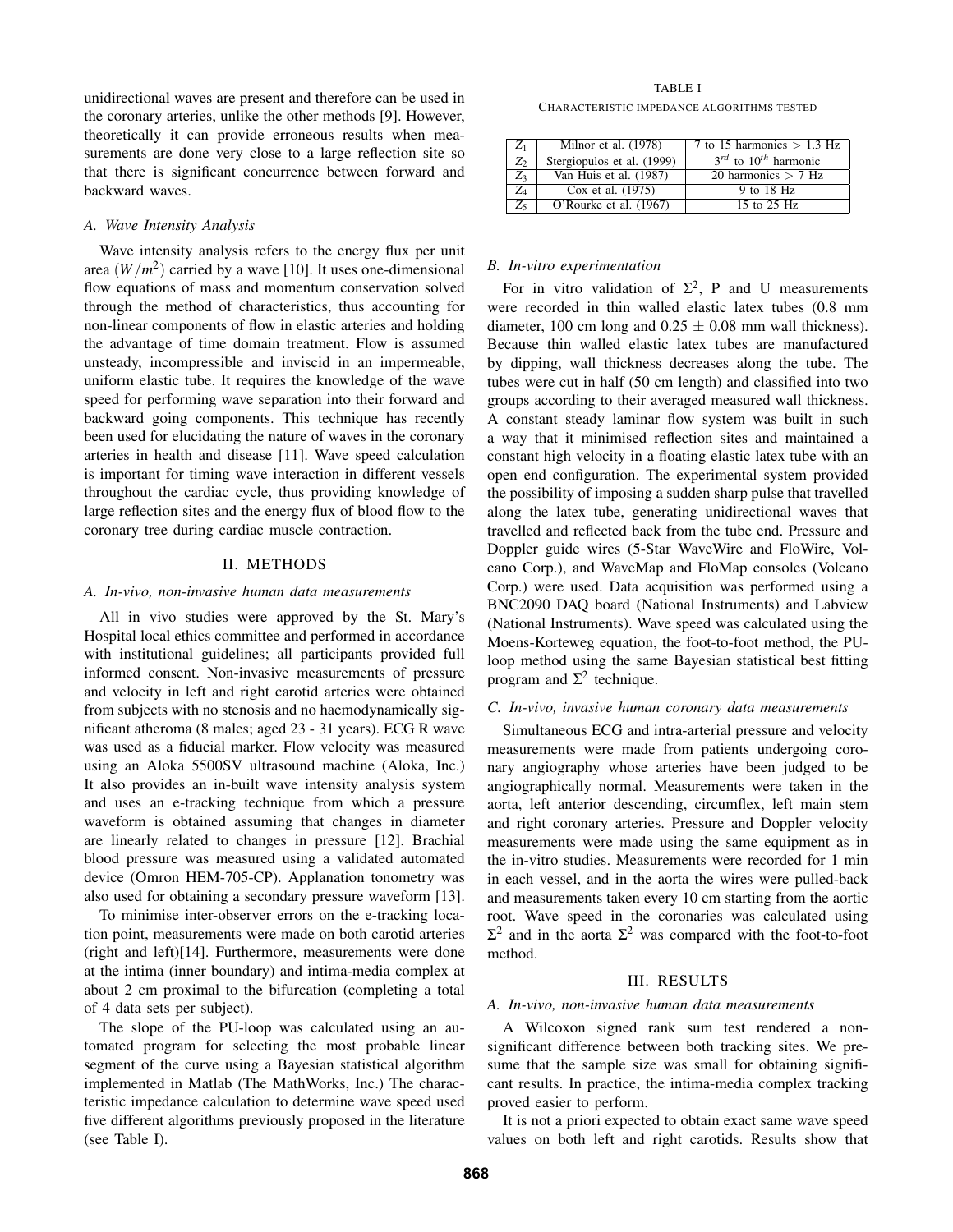

Fig. 1. PWV (avg $\pm$  std dev) in left and right carotid arteries using intimamedia complex tracking. Characteristic impedance (at the left column of each graph) was calculated using algorithms described in Table I. PU-loop,  $β$  stiffness parameter and  $Σ<sup>2</sup>$  plotted at the right columns.

wave speed in the right carotid was slightly lower than wave speed in the left carotid (see Fig. 1), but most important are the values in which PWV calculated using characteristic impedance algorithms range (plotted in left column of each graph). The standard deviations are visibly larger for characteristic impedance techniques. Higher harmonic ranges provide lower PWV values and viceversa. In the right columns of each vessel data in Fig. 1, PWV calculated using PU-loop,  $\beta$  stiffness parameter and  $\Sigma^2$  show high correlation. Standard deviations are generally smaller, and a Wilcoxon signed rank sum test rendered  $C_{Z_1}$  as the highest value (rank 8), followed by  $C_{Z_2}$  (rank 7),  $C_{\beta}$  (rank 6),  $C_{\Sigma^2}$  (rank 5),  $C_{PU-loop}$  (rank 4),  $C_{Z_3}$  (rank 3),  $C_{Z_5}$  (rank 2) and  $C_{Z_4}$  (rank 1), being the lowest.

## *B. In-vitro experimentation*

PWV was calculated every 2 cm along the thin-walled latex tube (see Fig. 2). Wave speed as calculated using  $\Sigma^2$ agrees closely with the results of the PU-loop method and ranks in between this method and the foot-to-foot method. Total average numerical values can be observed in Table II.

 $\Sigma^2$  method standard deviation is lower than that of the PUloop method. All methods fail when used for data measured very close to a major site of reflection since, as effectively, there is no period when there are unidirectional waves and foot-to-foot measurements are impossible. In principle, use of higher sampling rates should overcome this problem, but this is limited in practise. However, it is important to note that  $\Sigma^2$  still provides a reasonable approximation of wave speed in this circumstance.

The different wall thicknesses used for the classification of the elastic tubes is reflected in the wave speed calcula-



Fig. 2. PWV (avg $\pm$  std dev) measured every 2 cm in thin walled, elastic latex tubes using the foot-to-foot, PU-loop and  $\Sigma^2$  methods; (a.) in an open end configuration and (b.) with a 50% stenosis at 23 cm.

TABLE II WAVE SPEED IN THIN, ELASTIC LATEX TUBES  $(M/S) \pm$  STD ERROR

|             | Avg wall<br>thickness | $C_{PI}$       | $C_{\Sigma^2}$ | $C_{FtF}$     | $C_{MK}$ |
|-------------|-----------------------|----------------|----------------|---------------|----------|
|             | (mm)                  |                |                |               |          |
| Open<br>end | 0.21                  | $13.5 \pm 1.0$ | $9.4 \pm 0.3$  |               | 5.6      |
|             | 0.14                  | $11.7 \pm 0.8$ | $8.7 \pm 0.3$  | $5.2 \pm 0.1$ | 4.2      |
| Stenosed    | 0.21                  | $17 + 1.2$     | $11.1 + 0.7$   |               |          |
|             | 0.14                  | $13.7 \pm 1.4$ | $9.3 \pm 0.5$  |               |          |

tions as observed in Table II. It also shows the theoretical wave speed as obtained using the Moens-Korteweg equation  $(C_{MK})$ , which employs the Young modulus, wall thickness and diameter.

## *C. In-vivo, invasive human coronary data measurements*

Pressure and velocity measurements were obtained from angiographically normal patients from aorta, left main stem, left anterior descending, circumflex and right coronary (Fig. 3). The local PWV was calculated using  $\Sigma^2$  (see Table III.)

# IV. DISCUSSION

A reliable method for estimating local wave speed in the coronaries is needed for performing wave separation and, with the exception of  $\Sigma^2$ , no existing techniques can do this.

TABLE III WAVE SPEED (M/S) IN CORONARY ARTERIES

|                         | Root<br>Aorta | Renal<br>Aorta | LMS. | LAD | CX                              | <b>RCA</b> |
|-------------------------|---------------|----------------|------|-----|---------------------------------|------------|
| Wave speed $\vert$ 5.65 |               | 7.54           |      |     | $11.13$   12.79   10.72   13.12 |            |